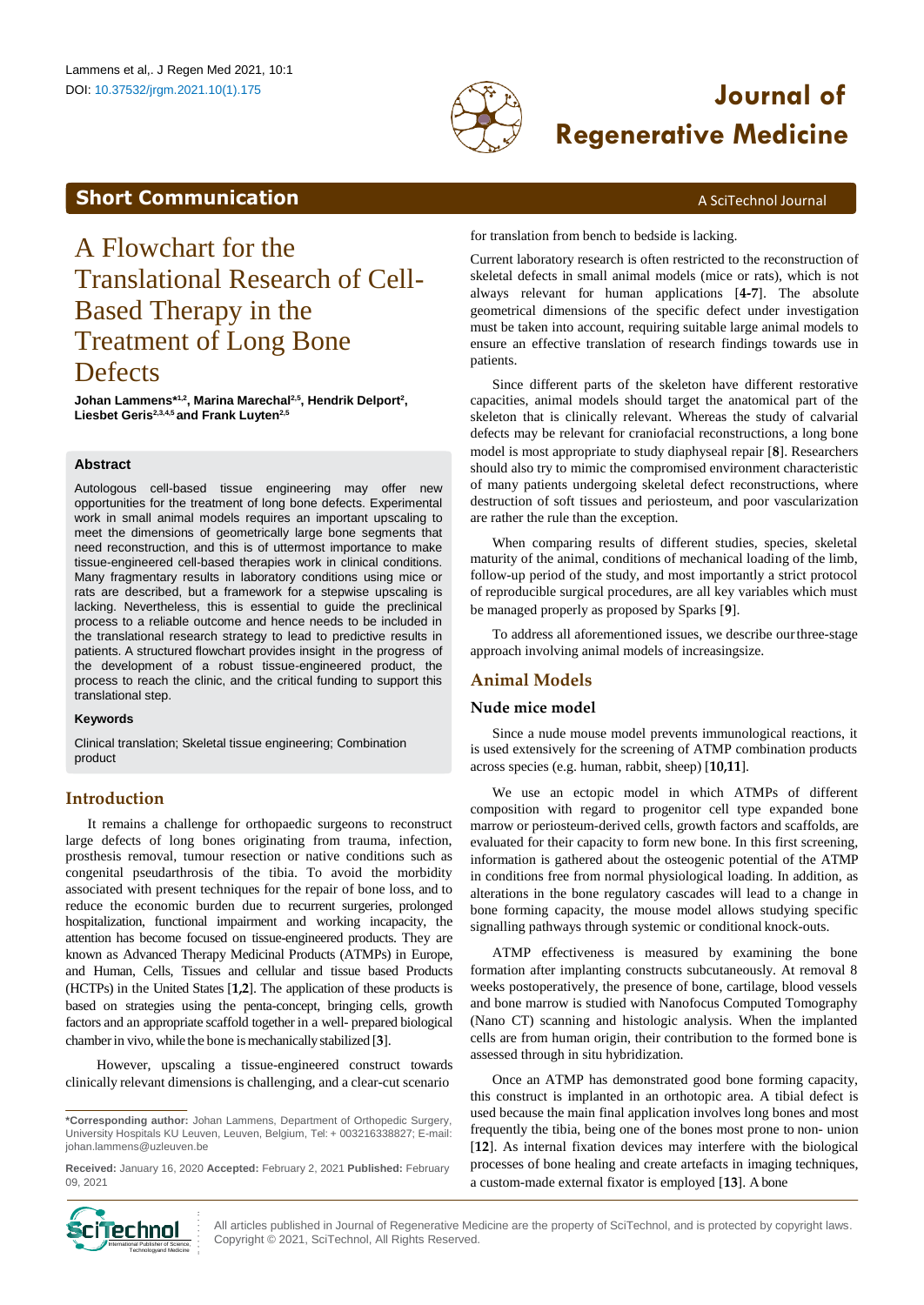#### *doi: 10.37532/jrgm.2021.10(1).175*

defect spanning 30% of the length of the tibia is created at a middiaphyseal level, in which the ATMPs are implanted (**Figure 1**). After 8 weeks, the tibias are collected and the bone forming capacity of the implanted ATMPs is evaluated using Nano CT, histology and in situ hybridization.

Although ATMPs can demonstrate an acceptable bone forming capacity in the nude mouse ectopic and orthotopic model this is not necessarily predictable for the effect in humans and therefore it is further evaluated at level 2 of the proposed flowchart.

#### **Rabbit model**

This model uses skeletally mature rabbits with a 3 cm tibial defect completely denuded of periosteum and stabilized by a circular custom-made frame (**Figure 1**) [**14**]**.** The defects are pre-treated for 6 weeks with a cement spacer to induce a foreign body reaction, resulting in a Masquelet membrane. Control groups free of treatment show these defects to be critical. These controls are essential to exclude any spontaneous regeneration of bone, which would interfere with the assessment of new bone formation induced by theATMP.

Due to the relatively low cost compared to larger animals, large series of rabbits can be used to study the effect of varying doses of growth factor, the amount of cells per cubic millimetre, as well as modifications to the structure or composition of the scaffold.

Rabbit experiments also serve as a first pre-clinical phase in which the feasibility of upscaling the ATMP as well as its safety and efficacy can be monitored. Healing obtained in a 3 cm critical size defect in a rabbit can deliver a proof of concept, but taking into account the dimensions and geometry of the human tibia, these defects are still volumetrically too small to serve as an appropriate model for the defect repair in human patients.

### **Sheep model**

To study anatomically equivalent defects with volumes comparable to those found in the human patient, we developed a non-union model in sheep as previously reported **(Figure 1**) [**15,16**]. In this model, we mimic the human non-union situation presenting with scars, fibrosis and compromised soft tissue/periosteum as close as possible. To this purpose, a critical size defect of 4,5 cm is

created in the tibia. After installation of an external fixator, a 4, 5 cm fragment of bone and periosteum is resected and the defect left empty. After 6 weeks, the fibrotic tissue ingrowth at the defect area is removed and the bone gap is pre-treated with a cement spacer to induce a Masquelet membrane. Another six weeks later, the cement is removed and in the resulting cavity, which has become a 4.5 cm bio chamber, the ATMP is implanted. The bone forming capacity of the combination product is evaluated after a period of 16 weeks post implantation, most relevant being radiographical follow-up as to give a first indication of its efficacy. Long-term clinical observation with return to full unrestricted weight bearing, repeated radiographic and CT-imaging and final histologic and mechanical evaluation can complete the study [**16**].

## **Considerations**

Most reconstructions in patients involve adults, making it a logical step to perform translational experiments in animals with closed growth-plates and thus comparable biological potential with regard to tissue regeneration. This is essential in order to assess the osteogenic effect of an implanted ATMP, since significant bone formation can occur in skeletally immature animals, even after creation of a critical size defect  $\geq 4.5$  cm[17].

Fresh defects, which are most commonly used in translational research, do not reflect the clinical situation of a 'biologically exhausted' defect. Our proposed model mimics this fibrotic, atrophic, defect/non-union, characteristic for many patients and research in this model has already proven that cell-based therapies are mandatory to regenerate bone in these conditions (**Figure 2**) [**16**].

For the treatment of critical size defects, the assumption that an equal defect in terms of percentage in a mouse versus a sheep tibia can be used to predict the clinical outcome in humans carries a significant risk. Although both defects have the same relative dimensions, there is a huge difference in absolute volume, which brings about significant biological, mechanical and manufacturing challenges (**Figure 3**). A mathematical mismatch arises between the amount of osteoprogenitor cells and the volumetric dimensions of the cavity to be filled due to the absent correlation between cell and body size. This necessitates much more cells for a large animal or human patient to fill a defect

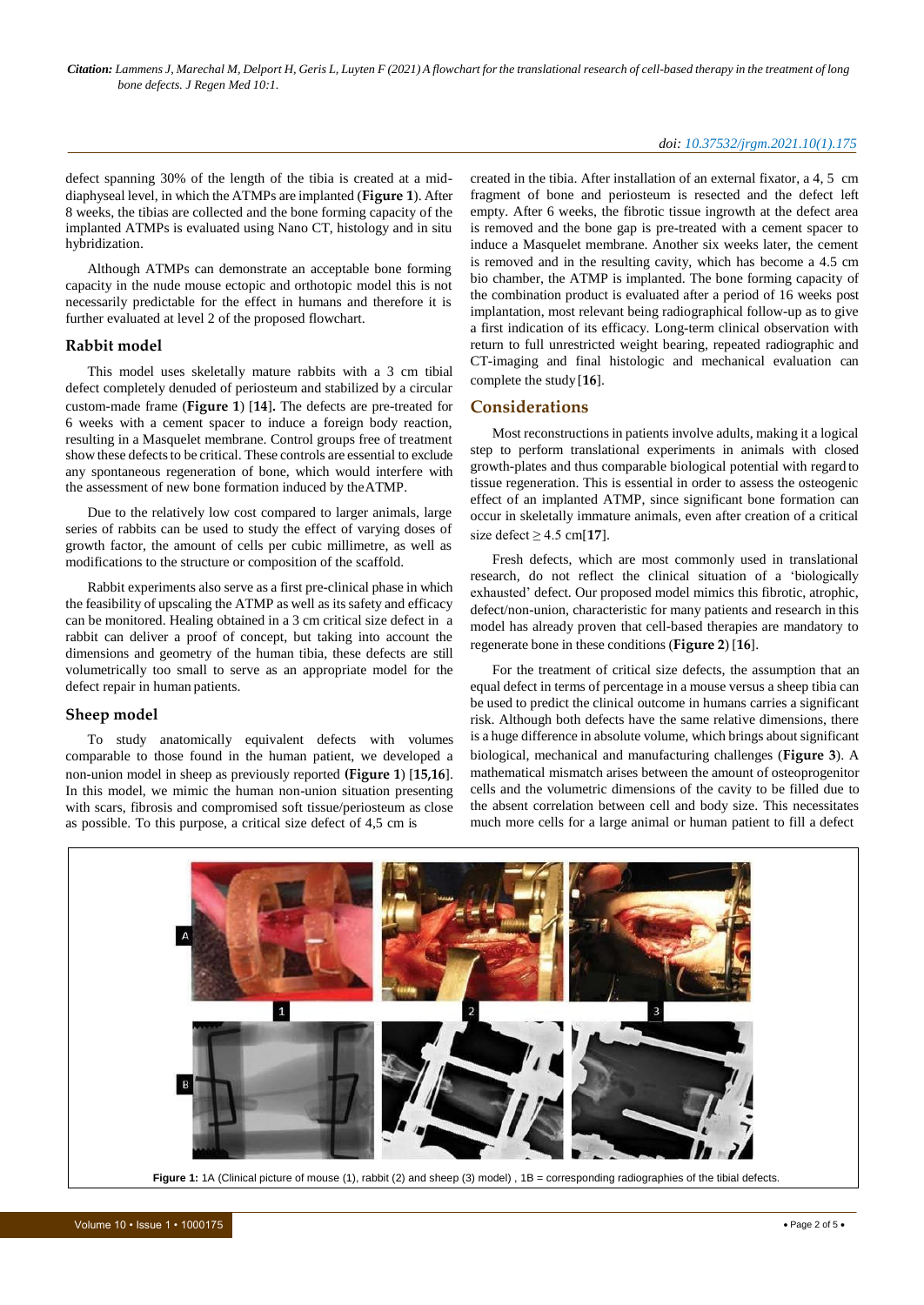*doi: 10.37532/jrgm.2021.10(1).175*





with the same relative (to body size) dimensions. This highlights the potential role of cell-based ATMPs, containing large populations of osteochondroprogenitor cells grown ex vivo, in bridging such critical size defects. It emphasizes the risk that extrapolating resultsobtained from small animal models directly to human patients, may not be clinically relevant and a systematic upscaling approach using sheep or goats is indispensable, tibial defects of  $\geq$  4 cm being most relevant for long bone critical size defects in human (**Figure 4**) [**18,19**].

Upscaling to a clinical relevant model allows testing feasibility by performing all steps in the procedure, including the surgical intervention, exactly as in human patients. Logistical requirements are also similar (e.g. harvesting, transportation and expansion of cells) and performed according to the same strict time-frames. As such, the model also reflects the overall financial implications of the procedure in patients since the amount of growth factors needed and the production costs associated with cell culture in a good manufacturing practice (GMP) environment are also comparable.

The use of the 3-stage approach advocated here has important financial implications. Upscaling translational research from the nude mouse model to rabbit and further to sheep requires a corresponding upscaling of funding. Items to be covered include the cost of animals, food and housing during the experimental period, surgical procedures and materials, postoperative care, cell culture and expansion, growth factors, scaffold, and ATMP assembly. Our experiments demonstrate an 11-fold increase in costs up-scaling from the nude mouse to the rabbit and a further 5-fold increase up-scaling from the rabbit to sheep.

Nevertheless, the investment brings important additional benefits. The consideration of geometric factors is key to ensure that potential products can be manufactured with the desired shape and the required structural integrity to fill the volume of defects equivalent to those found in humans. Moreover, information can be gathered about the amount of osteoprogenitor cells that can survive in such large constructs in vivo.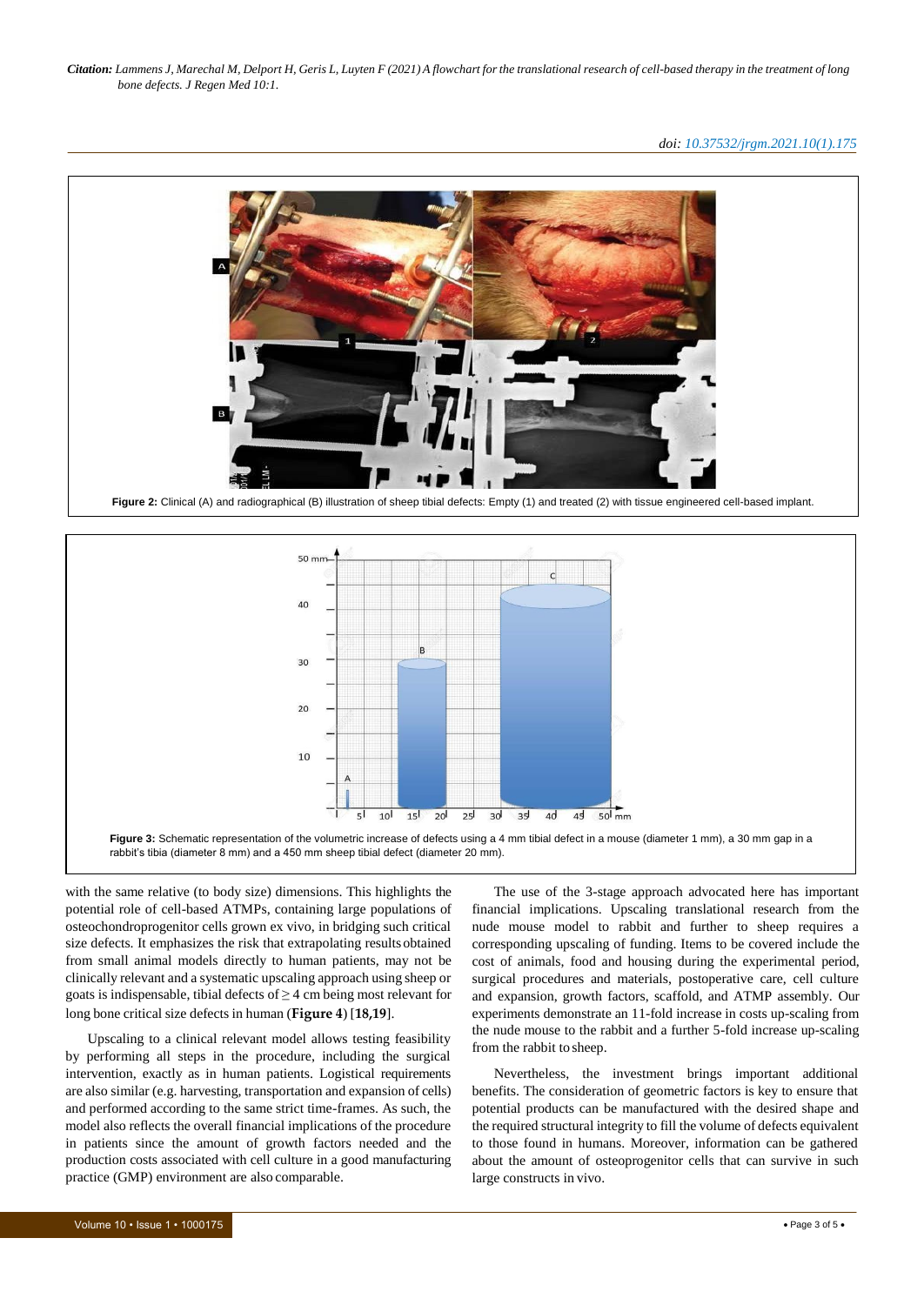*doi: 10.37532/jrgm.2021.10(1).175*



The large animal model can also be used for training the rules of Good Manufacturing Practice (GMP) required by regulatory directives for manufacturing cell-based products [**20**]. These regulations were first introduced by the US Food and Drug Administration and also implemented in Europe (Commission Directive 2003/94/EC) to ensure the identity, quality, safety, purity and potency of tissue-engineered products. These guidelines are mandatory for use in clinical trials [21]. In contrast to biochemically derived biological products, the analysis and characterization of tissue-engineered products is complex. A quality control pipeline will help to guide the manufacturing process, in which manual operations are still dominant, but will progressively be replaced by automated cell-culture bioreactors.

Documentation standards as well as procedures to ensure reproducibility and traceability of critical components within this manufacturing process can also be developed, for eventual translation to a full GMP environment producing ATMPs for use in the clinical setting.

Whereas for conventional testing of drug development the classic three phasic trial model is used, this is not appropriate for tissueengineered products. Seeking to repair damaged bone tissue the use of randomized controlled trials including healthy volunteers is not possible. Regulatory agencies agree on exploratory trials to establish safety and proof of concept. This should reflect the results in the large animal model to the best extent, illustrating once more the importance for the best 'human like' model in the preclinical phase.

# **Conclusions**

In conclusion, skeletal defect research using small animal models still has its value, but rather as a screening method of potential ATMP candidates. Animal models, irrespective of their size, will never exactly predict the outcome of a therapeutic intervention in humans, as they are not exposed to systemic variables such as smoking, alcohol consumption, drug treatment or underlying morbidities.

The translational researcher must try to use models that mimic the human situation as close as possible. The use of relevant animal models in a progressive upscaling approach described here, achieves this aim. It provides information on not only safety and efficacy of a potential ATMP, but also on the biocompatibility of materials and the logistical feasibility and cost of translation to a clinical setting. It ensures that all critical elements are addressed at an early stage in the ATMP development process, allowing decisions on potential translation of findings to the clinical setting to be made on robust objective information.

Moreover, a well-organized experimental set-up such as that described here, will help administrators and decision takers, judging on the funding of translational research, and decide to which research activities they will commit theirsupport.

# **Declarations**

Ethics approval and consent to participate: All animal experiments had an ethical approval of the ethical committee of KU Leuven, Belgium and private facility for preclinical CRO Medanex Diest, Belgium.

Consent: Not applicable

Competing interests: The authors declare that they have no competing interests.

Conflict of interest statement: The authors have no conflicts of interest relevant to this article.

All authors have had an equal share in the intellectual contributions to this commentary.

#### **References**

- 1. [European Medicines Agency \(2019\) Human regulatory:Advanced therapy](https://www.ema.europa.eu/en/human-regulatory/overview/advanced-therapy-medicinal-products-overview)  [medicinal products:](https://www.ema.europa.eu/en/human-regulatory/overview/advanced-therapy-medicinal-products-overview) Overview.
- 2. Food and Drug [Administration](https://www.fda.gov/vaccines-blood-biologics/cellular-gene-therapy-products) (2021) Vaccines, Blood & Biologics: Cellular & [Gene Therapy](https://www.fda.gov/vaccines-blood-biologics/cellular-gene-therapy-products) Pr006Fducts.